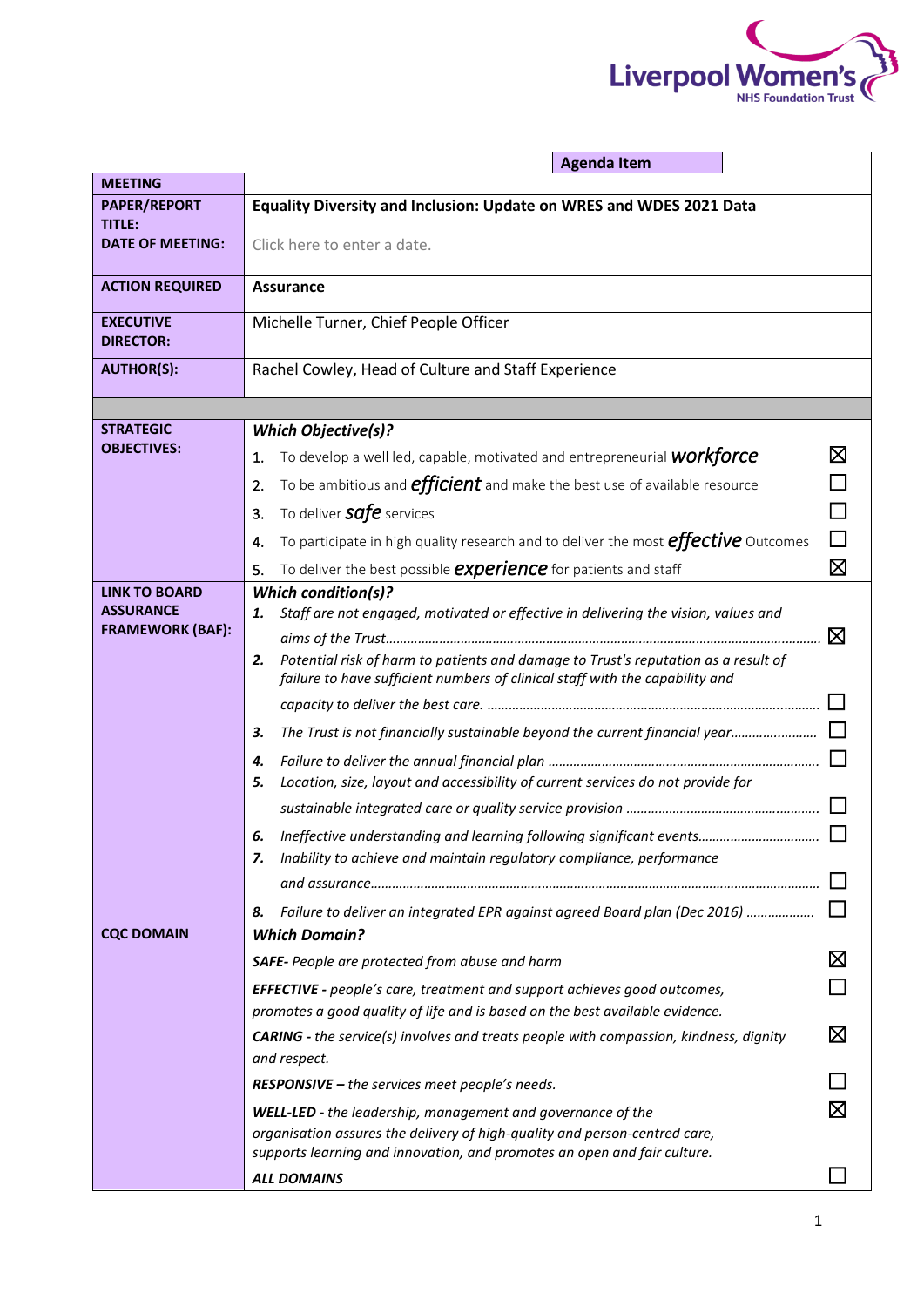| <b>LINK TO TRUST</b><br><b>STRATEGY, PLAN</b><br><b>AND EXTERNAL</b><br><b>REQUIREMENT</b> | <b>Trust Constitution</b><br>1.<br><b>Operational Plan</b><br>2.<br><b>NHS Compliance</b><br>3.                                                                        | ⊠<br>4.<br>⊠<br>5.<br>П<br>6. | <b>NHS Constitution</b><br><b>Equality and Diversity</b><br>Other: Our Strategy 2021-2025 &<br>Putting People First Strategy 2019-2024 |  |
|--------------------------------------------------------------------------------------------|------------------------------------------------------------------------------------------------------------------------------------------------------------------------|-------------------------------|----------------------------------------------------------------------------------------------------------------------------------------|--|
| <b>FREEDOM OF</b><br><b>INFORMATION</b><br>(FOIA):                                         | 1. This report will be published in line with the Trust's Publication Scheme, subject to<br>redactions approved by the Board, within 3 weeks of the meeting            |                               |                                                                                                                                        |  |
| <b>RECOMMENDATION</b><br>(eg: The<br><b>Board/Committee is</b><br>asked to:-)              | The committee is asked to note the contents of the report, be assured that<br>appropriate actions are being taken, and support the ongoing work on the ED&I<br>agenda. |                               |                                                                                                                                        |  |
| <b>PREVIOUSLY</b><br><b>CONSIDERED BY:</b>                                                 | <b>Committee name</b><br>Date of meeting                                                                                                                               |                               | Not Applicable                                                                                                                         |  |
|                                                                                            |                                                                                                                                                                        |                               |                                                                                                                                        |  |

# **Executive Summary**

This paper:

- presents the annual data pertaining to the Workforce Race Equality Standard (WRES) and the Workforce Disability Standard (WDES)
- demonstrates that the organisation has not become significantly more diverse over the last 12 months. Appraises the Board of actions taken to support and connect with ethnic minority and disabled colleagues during covid and beyond.
- Sets out the actions planned in the next 12 months to further strengthen the ED&I position

## **Report**

## **Introduction**

At Liverpool Women's we recognise that some positive work is undertaken in the area of ED&I. The WRES and WDES data referenced in this paper illustrate the progress over the past 12 months to strengthen ED&I within the organisation and strategic ambitions outlined in Our Strategy 2021-2025:

*Be recognised as the most inclusive organisation in the NHS with Zero discrimination for staff and patients (zero complaints from patients, zero investigations)* 

- *Treble number of staff from ethnic minority backgrounds in leadership roles (Band 7 and above) by 2022*
- *Ensure our workforce matches the ward of Riverside in terms of % of staff from ethnic minority backgrounds by 2025*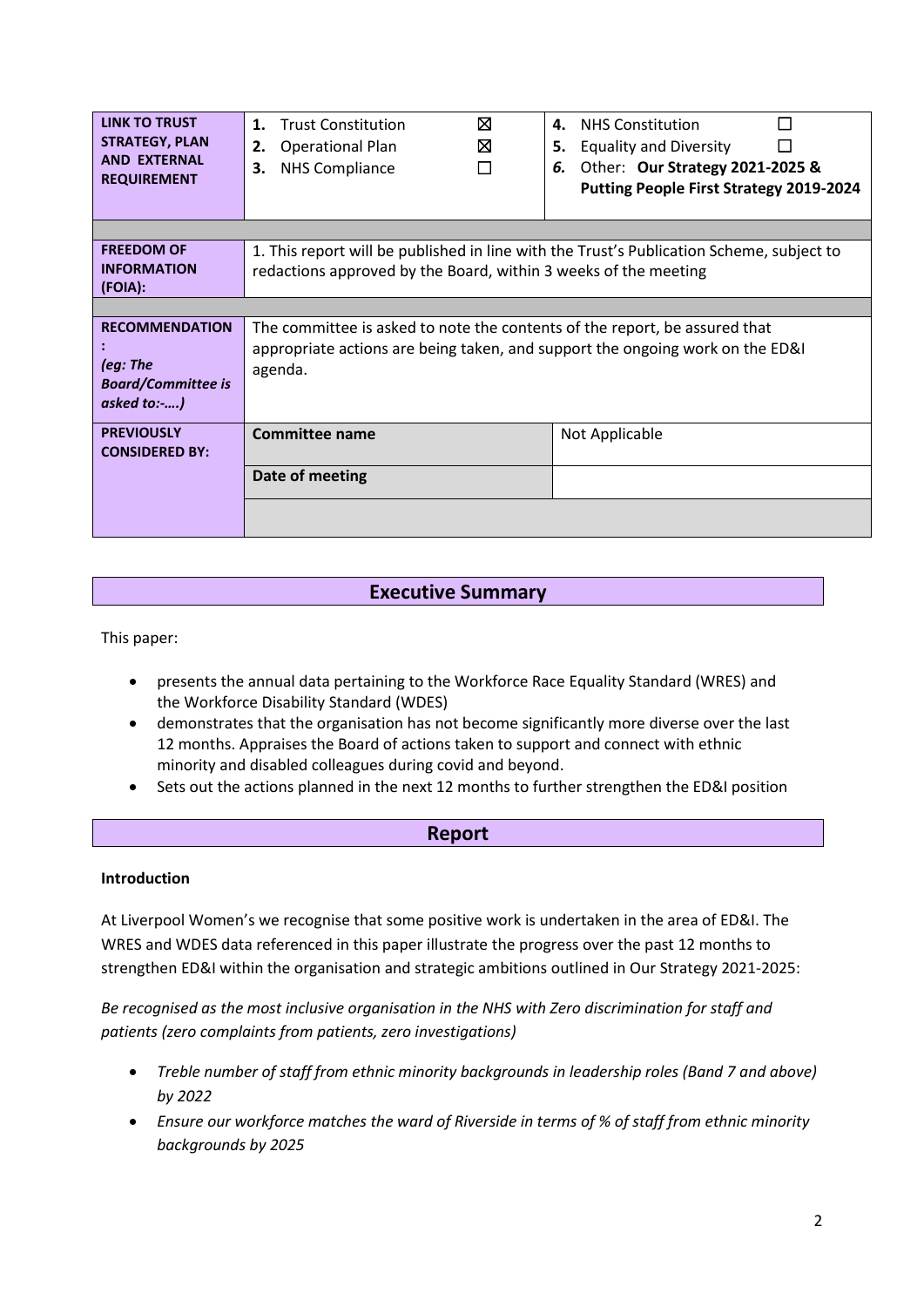### **ED&I during Covid**

The national focus and spotlight on health inequalities for diverse communities, in particular the poorer health outcomes aligned to Covid for individuals from ethnic minority backgrounds has been something of a 'wake up call' for the NHS as a whole and has provided a much needed focus via the NHS People Plan on creating real change in how we create a more diverse workforce from board to ward level.

For the Trust, Covid has been the catalyst to set up an inclusion network for staff from ethnic minority backgrounds. This group, along with an ethnic minority representative on Covid Oversight Committee and some key consultants with a passion for the ED&I agenda, is enabling the voice of ethnic minority staff to be clearly heard at board level, who are being appraised of the key themes coming from the network.

All staff have completed a Covid Risk Assessment, and reasonable adjustments as a result of these have been put into place.

#### **Key ED&I achievements in past 12 months**

Key achievements and progress in relation to our ED&I agenda over the past 12 months include:

- Launch of an inclusion network for staff from an ethnic minority background
- Launch of an inclusion network for staff with disabilities
- Inclusion activities, with strong links with education at all levels in the city and with the DWP
- Linking with Navajo to establish a baseline for Liverpool Women's and identification of areas for improvement for LGBT+ staff and patients
- A Great Day of ED&I with fantastic guest speakers, including John Barnes MBE. Really good attendance to the whole day and many staff have since viewed the recording of the event
- Improved local community engagement within L8, particularly with the Imams, Pakistani Centre, Caribbean Centre, BAME Life Skills Worker, Somalian community and Chinese Community
- Improved access for ethnic minority background women, this includes:
	- $\triangleright$  health fairs in the local Pakistani Centre, focusing on diet, perinatal mental health and physiotherapy
	- $\triangleright$  support to ethnic minority pregnant women and their families who have 'no-status' and have not had access to necessary healthcare appointments
- Appointment of a second Freedom to Speak Up Guardian from an ethnic minority background
- Diverse representation at interview panels and other assessments as part of the selection process for key senior roles
- Career conversations for all ethnic minority staff have been offered and continue to take place
- All ethnic minority staff offered the opportunity to attend coaching level 5 qualification
- All ethnic minority staff offered the opportunity to access mentoring and reverse mentoring
- Work in partnership with Microsoft on how Liverpool Women's can improve Digital Inclusion through technology, for both patients, translation opportunities and improved staff support for those with neurodiversity
- Work has commenced to explore improved patient experience where English is not a first language, utilising skills of our own staff appropriately to put patients and families at ease until translator services are available
- Celebration and educational pieces on Easter, Lent, Passover, Ramadan and Pride month
- Promotion of Learning Disabilities week in relation to access for our patients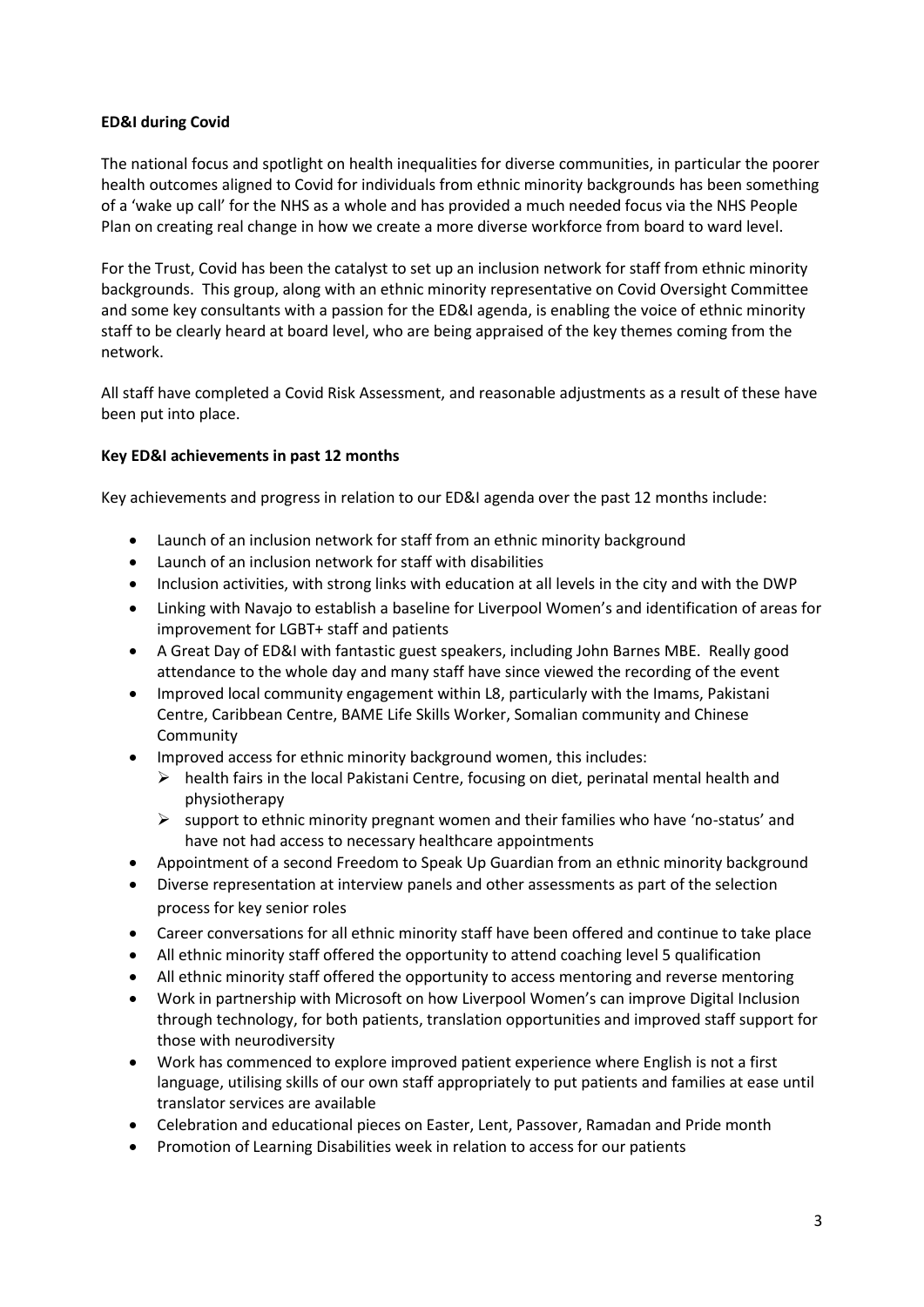- Ethnic minority staff contacted in relation to mentoring, coaching and reverse mentoring opportunities
- Appointment to four new senior roles with a focus on ED&I for staff and patients:
	- $\triangleright$  Head of Culture and Staff Experience, commenced 1<sup>st</sup> April 2021 = 40% of role is D&I focused for staff experience
	- $\triangleright$  Equality, Diversity and Inclusion lead, commenced 1<sup>st</sup> June 2021, 100% of role D&I focused for both patient experience and staff experience
	- ➢ Patient Experience Matron, currently at interview stage, 30% of role is D&I focuses for patient experience
	- $\triangleright$  Diversity Midwife, currently at advertisement stage, 100% of role is D&I focus for patient experience
- Membership of Inclusive Companies, benefits of membership:
	- $\triangleright$  Access to the Inclusive Top 50 UK Employers Survey & Index to help establish a baseline of how inclusive Liverpool Women's is and what areas require improvement
	- $\triangleright$  Unlimited access to all Inclusive Companies events, webinars and training opportunities throughout the year available to all employees – improving education and understanding
	- $\triangleright$  Access to the Inclusive Companies Network and participation in monthly Round Table discussions with fellow Inclusive Companies members, to share best practice and learning
	- ➢ Access to a members hub which can be shared internally so Liverpool Women's staff can access toolkits, case studies, exclusive reports and webinar recordings
	- $\geq 12$  Months unlimited job listings on Inclusive jobs website
	- $\triangleright$  One quarter page advert in Inclusive Companies directory

#### **Summary of WRES and WDES data**

Whilst there has been significant progress in the past 12 months in relation to ED&I there are still areas for improvement, in particular relation to the WRES and WDES reports the Trust is required to report on an annual basis.

In summary from the latest Workforce Race Equality Standard (WRES) submission, it can be evidenced that the workforce remains largely static in relation to the demographics of employees, with a minimal decrease from 8.5% to 8.4% of ethnic minority staff.

In 'Our Strategy 2021-2025' the Trust has committed to treble number of staff from ethnic minority backgrounds in leadership roles (Band 7 and above) by 2022. In 2019 there were 16 staff from ethnic minority backgrounds in Band 7 and above roles, this has seen a little growth in 2021 to 19. To achieve the strategic commitment, the Trust needs to recruit a minimum of 29 staff with an ethnic minority background at band 7 and above and focus on retention of all currently in roles.

In summary from the latest Workforce Disability Equality Standard (WDES) submission, it can be evidenced that the workforce remains largely static in relation to the demographics of employees, with a minimal decrease from 3.0% to 2.91% of disabled staff.

There remains an important issue of staff data disclosure on ESR, in particular staff not wanting to disclose disability and ethnicity when they commence in post on ESR.

In addition, there are themes relating to retention and career progression for our ethnic minority staff, and their staff experience whilst in post at Liverpool Women's.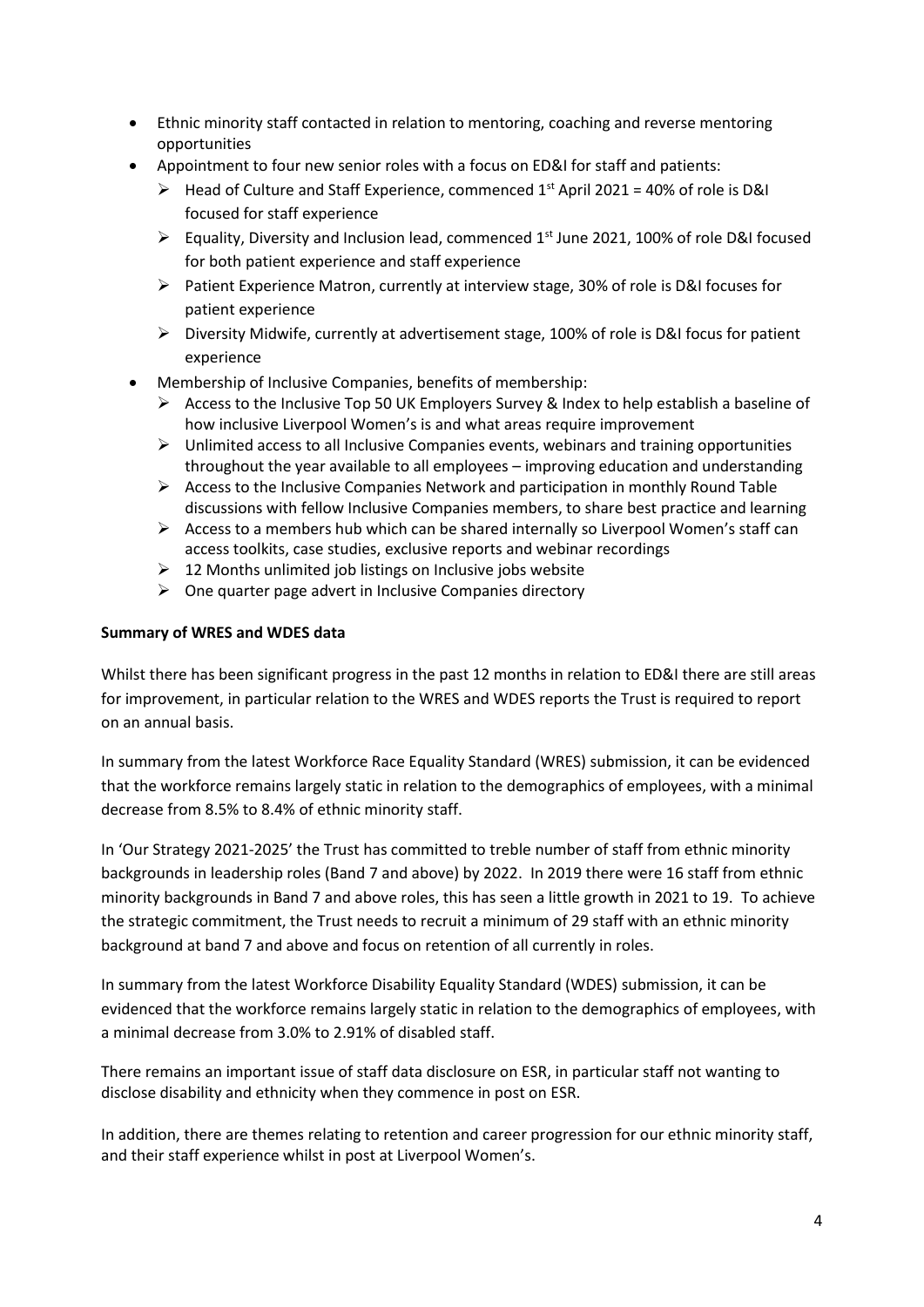Further themes have arisen in relation to support at assessment stage of application process for disabled candidates and appointing managers, as well as a focus for bullying, harassment for all staff.

## **WRES Data 2021**

Band distribution has not changed with the majority of ethnic minority staff holding clinical Band 5, Band 6 and Band 7 posts. The highest banded non-clinical role remains the same as 2019, one individual at Band 8a. The highest banded clinical role (excluding medics) remains one individual at Band 8b.

Medical staff figures remain static at 34 staff disclosed ethnic minority background on ESR in both 2020 and 2021.

There are 12 staff from Agenda for Change payscales who have not disclosed on ethnicity on ESR and 23 staff from Medical grades who have not disclosed ethnicity on ESR.

Board member and non-Executive Director data for ethnic minority staff remains static at 1 person in non-Executive Director role.

Relative likelihood of being appointed from interview if an applicant is of ethnic minority background has increased from 41.67% in 2020 to 52.70% in 2021. On reviewing the data this can be attributed to the increase in ethnic minority staff being shortlisted and appointed, however some of these may have been appointed in year and not yet commenced in post, in addition turnover is not taken into account for the national reporting figure.

For the last 3 years there have been no staff from ethnic minority background staff entering the formal disciplinary process.

It is positive to see the reduction in the number of staff from an ethnic minority background stating they have experienced harassment, bullying or abuse from staff, this has reduced from 33.9% to 23.9%, compared to their white colleagues reporting 18.0% this year. However whilst this figure is lower than the national average for ethnic minority staff (28.7%) it remains a concern that nearly a quarter of ethnic minority staff experience bullying or harassment from their colleagues at Liverpool Women's.

There has been a reduction in the number of ethnic minority staff believing the Trust provides equal opportunities for career progression, from 87.9% to 84.2% compared to 90.7% of white staff this year.

## **WDES Data 2021**

There are 285 staff from Agenda for Change payscales who have not disclosed disability status on ESR (status unknown) and 20 staff from Medical grades who have not disclosed on ESR.

In terms of band distribution, there are 2 disabled staff above band 8a in non-clinical roles, and 1 disabled staff above band 8a in clinical roles. This is an increase from a zero return for previous reporting year. There are no staff disclosing a disability in medical roles.

In terms of recruitment, non-disabled candidates are 1.67 times more likely to be appointed from shortlisting stage than disabled candidates which is a positive position compared to previous year where non-disabled candidates were 2.32 times more likely to be appointed. 25 disabled staff applied for a job at the Trust in 20/21 which is a decrease from the previous year (32) however only 12 were appointed.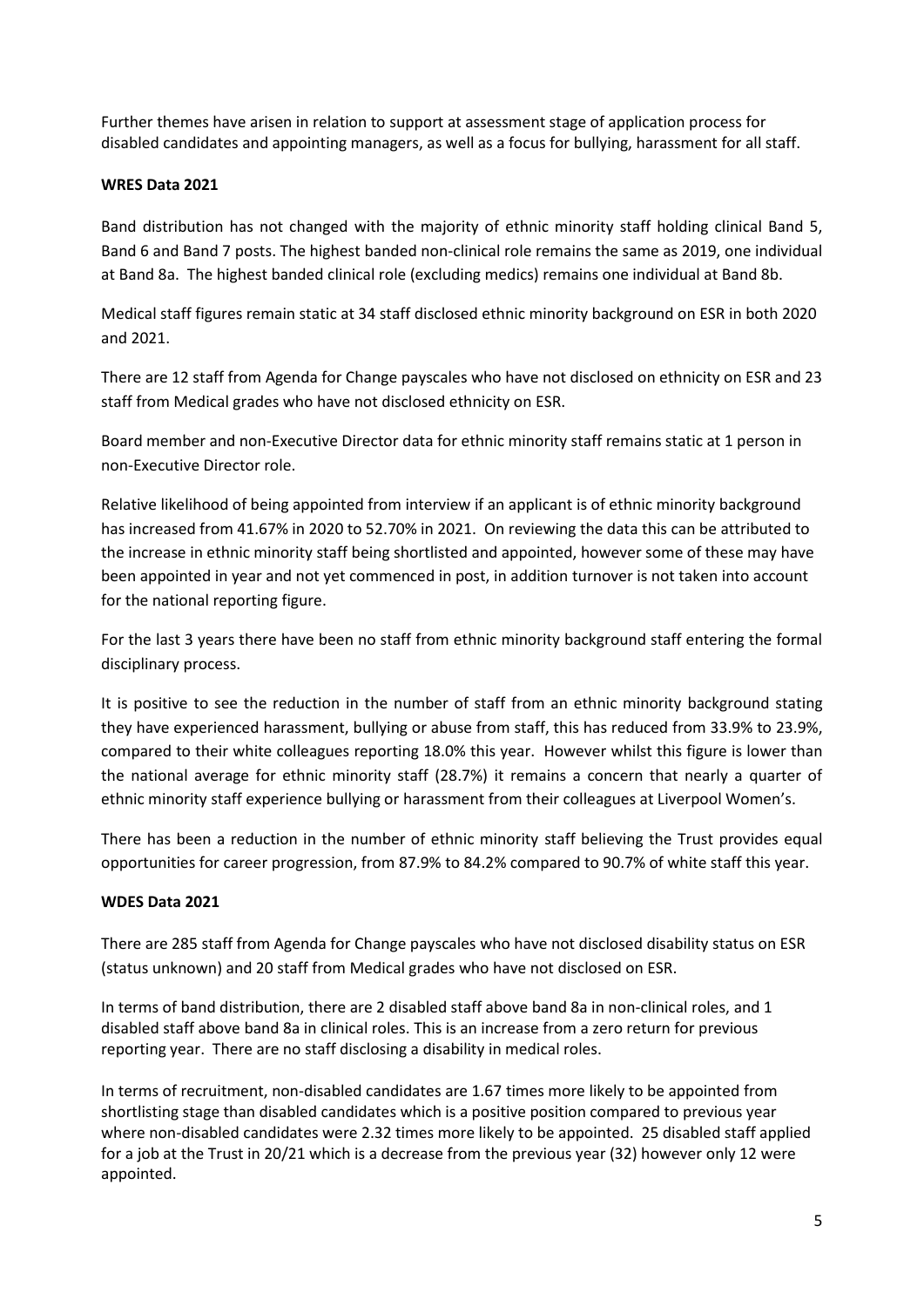Disabled staff are 8.92 times more likely to enter the formal capability process than non-disabled staff.

It is concerning that the number of disabled staff (21.3%) state they have experienced bullying, harassment or abuse in the workplace compared to non-disabled colleagues (11.9%), though this is lower than the national average for disabled staff (25.4%). Disabled staff are slightly more likely to report it (55.8%) than non-disabled (46.8%).

A positive improvement from 83% in previous year, 89.3% of disabled staff believes the Trust provides equal opportunities for career progression compared to 90.3% of non-disabled employees.

## **EDI focus for next 12 months**

There are lots of planned actions over the next 12 months which will address concerns raised in WRES and WDES 2021 data, as well as strengthen the overall ED&I agenda. These include:

- Complete a deep dive by end of 2021 into turnover from staff with ethnic minority backgrounds and ensure exit interviews have been completed for leavers with ethnic minority backgrounds
- Data cleanse campaign to commence in January 2022 for improvement of disclosure on ESR for all protected characteristics
- First impressions party was ceased as a result of covid, reintroduce in a covid safe format (paper/electronic survey) including data disclosure to ensure accurate data is stored on ESR following appointment
- Embed reverse mentoring and coaching opportunities for disabled and ethnic minority staff
- Embed career conversations for disabled and ethnic minority staff
- Embed Health and Wellbeing conversations for all staff, refreshing the Covid Risk Assessments, ensuring all staff from protected characteristics or with long term health conditions have completed a refreshed Covid Risk Assessment by the end of 2021.
- Ringfenced places on Liverpool Women's new Leadership Development Programme for staff from an ethnic minority background
- Review of Friends and Family Test protected characteristic data for improved patient experience
- Continue to strengthen links with diverse community groups, working in partnership to improve positive relationship for staff and patients, as well as improved access for patient care
- Sharing of staff experience stories of staff from protected characteristics, listening and learning how the Trust can improve and embed an inclusive culture
- Review of the current Equality Impact Assessment (EIA) process, simplification of document and sufficient guidance and education on how to complete – anything that impacts on staff and patient experience should have a completed EIA at the beginning mid-point and end of the planning phases (every project, process, transformation, CIP, policy, etc)
- Extension of e-learning package to design and deliver specific ED&I training and education to all staff – improved knowledge will result in benefits for better staff and patient experience
- Education and celebration of the key ED&I events: Black History Month, Disability History Month, LGBT+ History Month and key faith observance days/festivals
- Exploration of how the Trust attracts local population to work at Liverpool Women's, utilising widening participation programmes and alternative ways to advertise and promote our job opportunities
- Exploration and implementation of more diverse recruitment and selection processes, which includes: